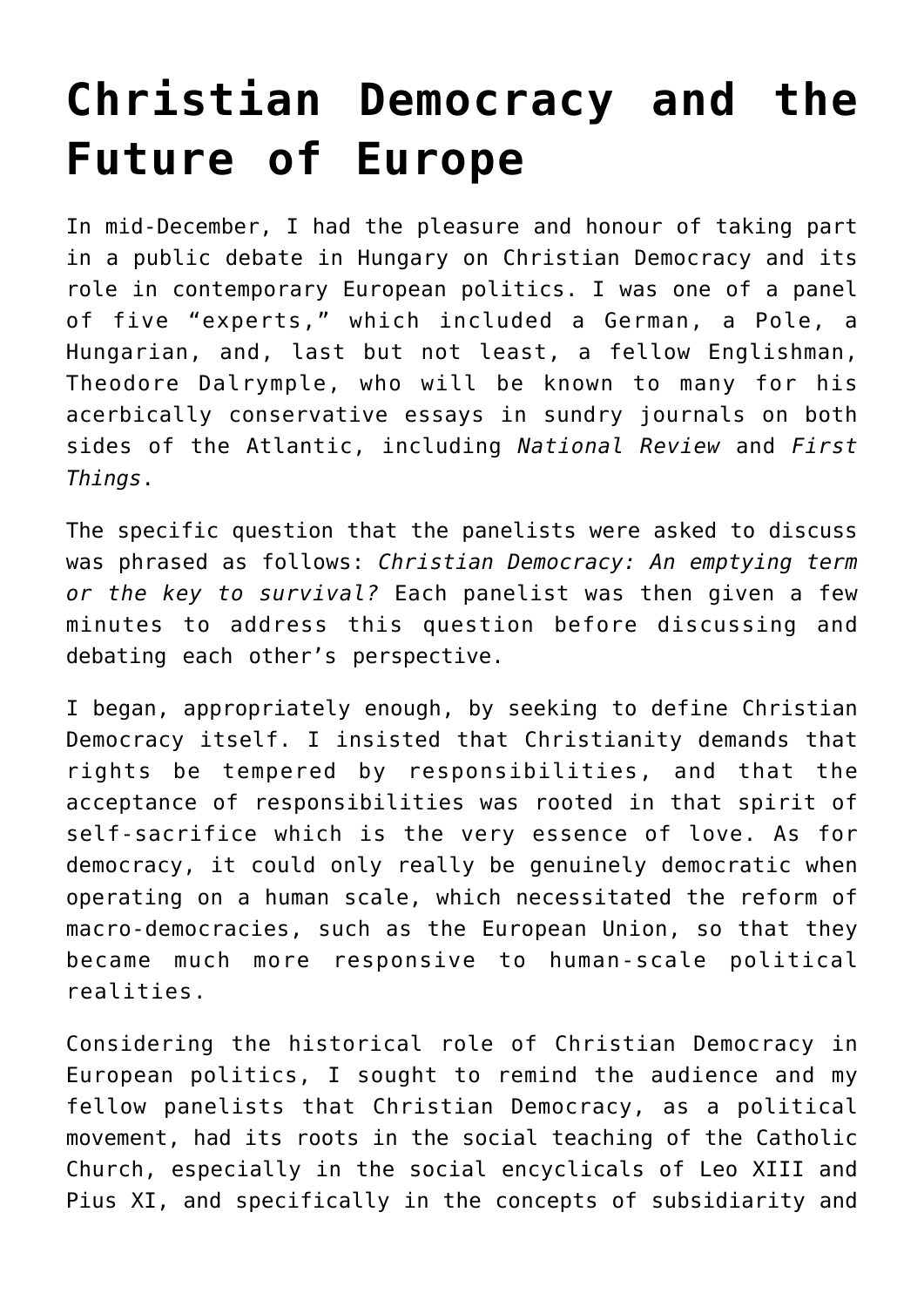solidarity advocated in those encyclicals. In recent decades, Christian Democracy has strayed from this defining spirit, being tempered by, and one might be tempted to say corrupted by, the secular materialism of the Zeitgeist and by the unprincipled pragmatism of so-called realpolitik.

There was, moreover, a very great difference between the unity of Christendom and the political unity sought by the European Union. It was indeed necessary to distinguish between concepts of civilization and concepts of Empire. The first is rooted in culture; the latter in realpolitik. The former is often at loggerheads with the latter.

Those who consider themselves Christian Democrats should understand the positive contribution of Christianity to civilization and culture. Although this does not necessitate the practice of the Faith, it should be conceded that one's faith informs one's political ideology and that, therefore, the absence of faith will weaken the ideological commitment to Christian Democratic principles.

On the thorny and controversial issue of secularization and multiculturalism, I insisted that Europe has no intrinsic unifying identity without the Faith that gave it birth. As such, Europeans have a responsibility to preserve this cultural identity against the encroachments and demands of secularism, and against the dangers of an Islamicized Europe.

Having made my opening statement and having heard those of the other four panelists, we began to discuss each other's perspectives. There was some good-natured banter between me and Theodore Dalrymple, arising from his insistence, as an atheist, that Christian belief was not necessary for the restoration of a virtuous society, but the most volatile part of the debate, and the most vociferous, was that which arose between me and the German panelist, Roland Freudenstein.

As a former member of the foreign and security planning staff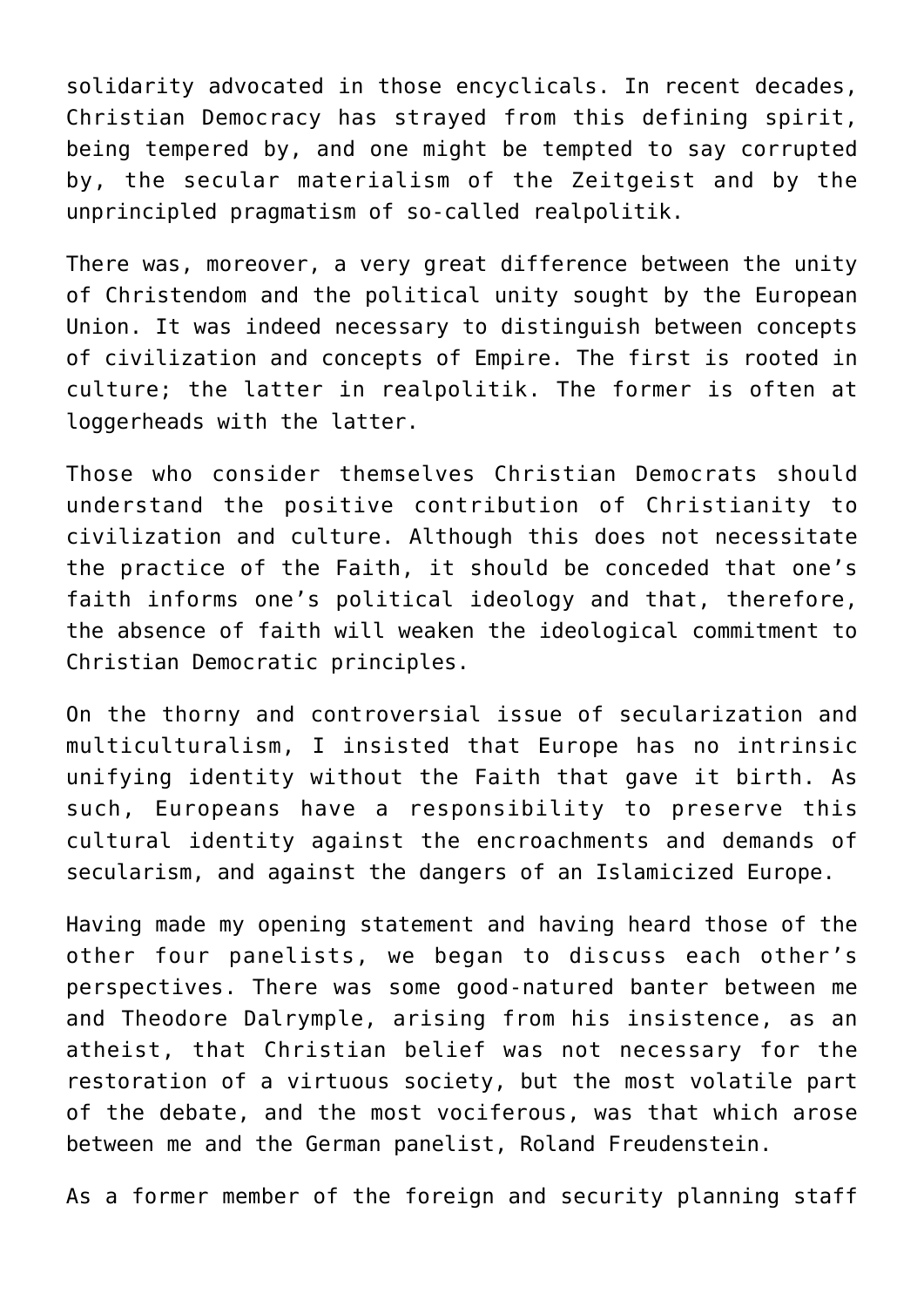of the European Commission in Brussels, and as a former Director of the Warsaw office of the Konrad Adenauer Foundation, Mr. Freudenstein is committed to a stronger European Union and to further European political integration. As such, he objected to almost everything I said. I was accused of believing in a theocracy and that I was somehow to blame for the Spanish Inquisition or, at any rate, that those of my ilk were responsible for it. I responded that the Spanish Inquisition paled into benign insignificance beside the more modern inquisitions of secularism, such as the KGB or the Gestapo, and that secularism in its various ideological guises had killed so many people that it was in no position to point an accusing finger at Christianity. Apart from the bloody legacy of the French Revolution and its Reign of Terror, which included the war of genocide against the Catholics of the Vendée, there are the countless millions killed by secularist ideologies, such as Communism and Nazism, and the millions of children killed by the secularist insistence on the right to institutionalized infanticide.

Mr. Freudenstein was also provoked by my quoting of Solzhenitsyn in a positive context and my optimistic appraisal of the resurrection of Orthodox Christianity in Russia. Paradoxically, my German interlocutor, who labels himself a Christian Democrat, appears to be more comfortable with the secularism of the Soviet Union than with the emergent Christianity of post-communist Russia. He also seeks to heighten tensions between the United States and Russia, possibly sowing the seeds of a new Cold War, as is evident in a book he co-authored which is sub-titled "How Europe and America can Shape Up in Confronting Putin's Russia."

In spite of our manifold and fundamental differences on the thorny and contentious issue of Christian Democracy and the future of Europe, the debate was always pursued with civility, constituting what Chesterton would call a good and healthy argument, as opposed to a quarrel. Mr. Freudenstein and I